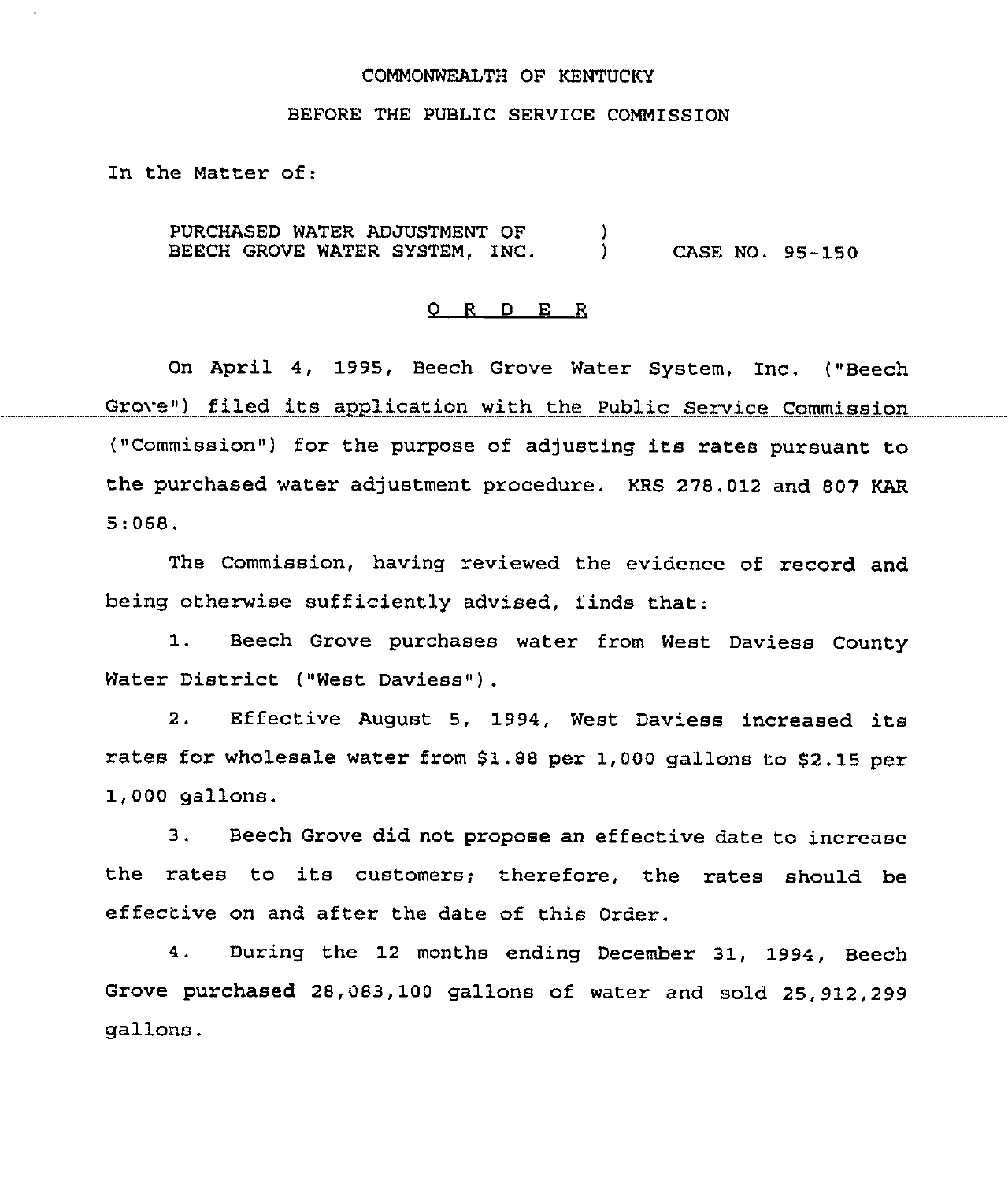5. Beech Grove's calculations are incorrect in that its proposed adjustment is based on sales of 2,591,299 instead of purchases in the amount of 28,083,100. The correct sales amount is 25,912,990. Beech Grove, additionally, did not calculate its proposed adjustment on a per 1,000 gallon basis.

6. The correct increase in purchased water costs is \$7,582, resulting in a purchased water adjustment of 29 cents per 1,000 gallons. Based on an average monthly usage of 5,000 gallons, the bills of Beech Grove's customers will increase \$1.45 from \$17.05 to \$18.50, an increase of 9 percent.

7, The purchased water adjustment of 29 cents per 1,000 gallons as shown in Appendix B and the rates in Appendix A, attached hereto and incorporated herein, are fair, just, and reasonable and should be appxoved.

1T IS THEREFORE ORDERED that:

1. The purchased water adjustment of <sup>29</sup> cents per 1, <sup>000</sup> gallons and the rates in Appendix <sup>A</sup> are approved for services rendered on and after the effective date of this Order.

2. Within 30 days of the date of this Order, Beech Grove shall file its revised tariff setting out the rates approved herein.

3. Within 30 days of the date of this Order, Beech Grove shall file verification that the notice to its customers has been given.

 $-2-$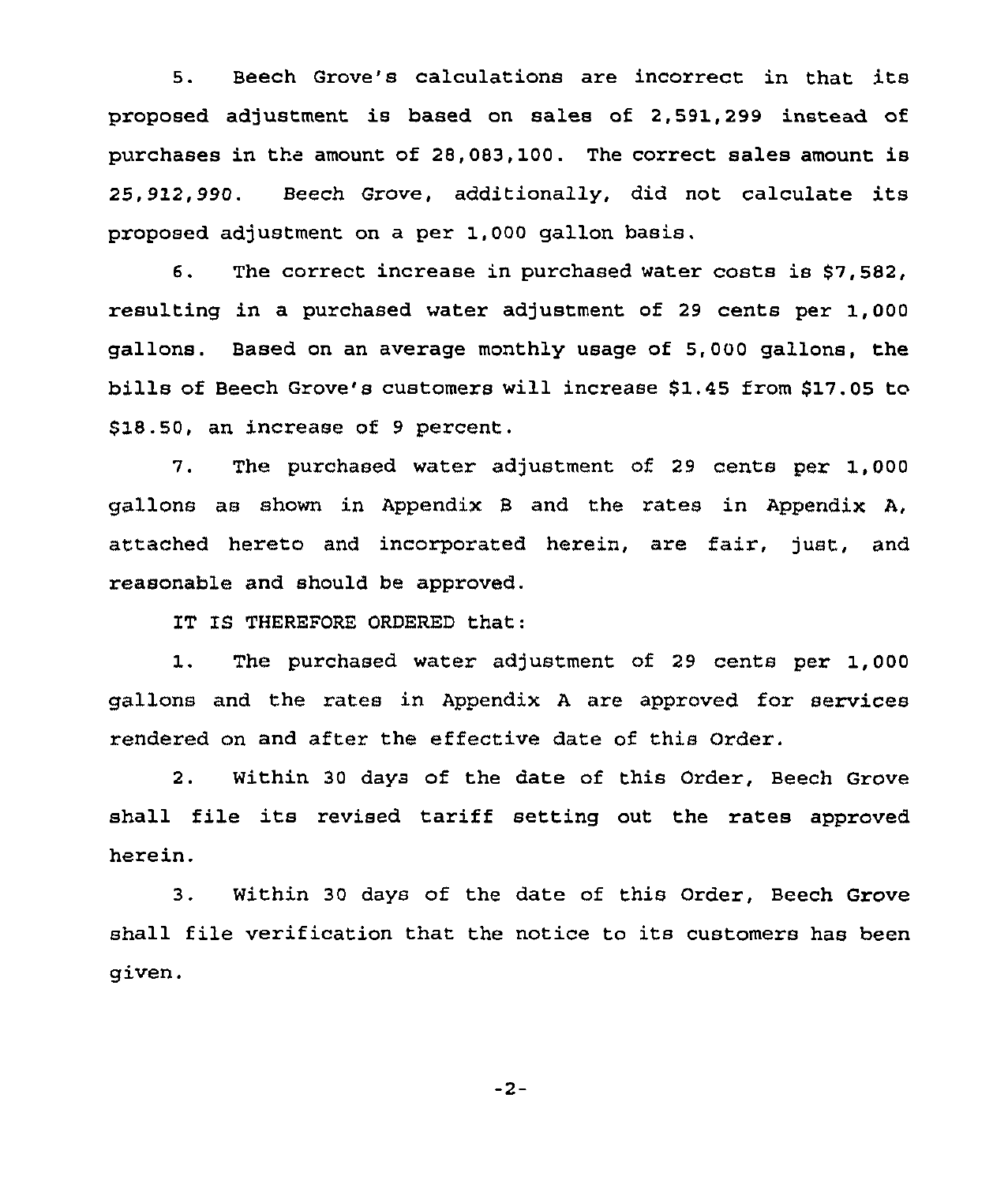Done at Frankfort, Kentucky, this 4th day of Nay, 1995.

PUBLIC SERVICE COMMISSION

Chairman Davis KahendM  $\Delta E$ 

Jula K Beatlett ssioner

ATTEST:

 $\overline{a}$ 

Executive Director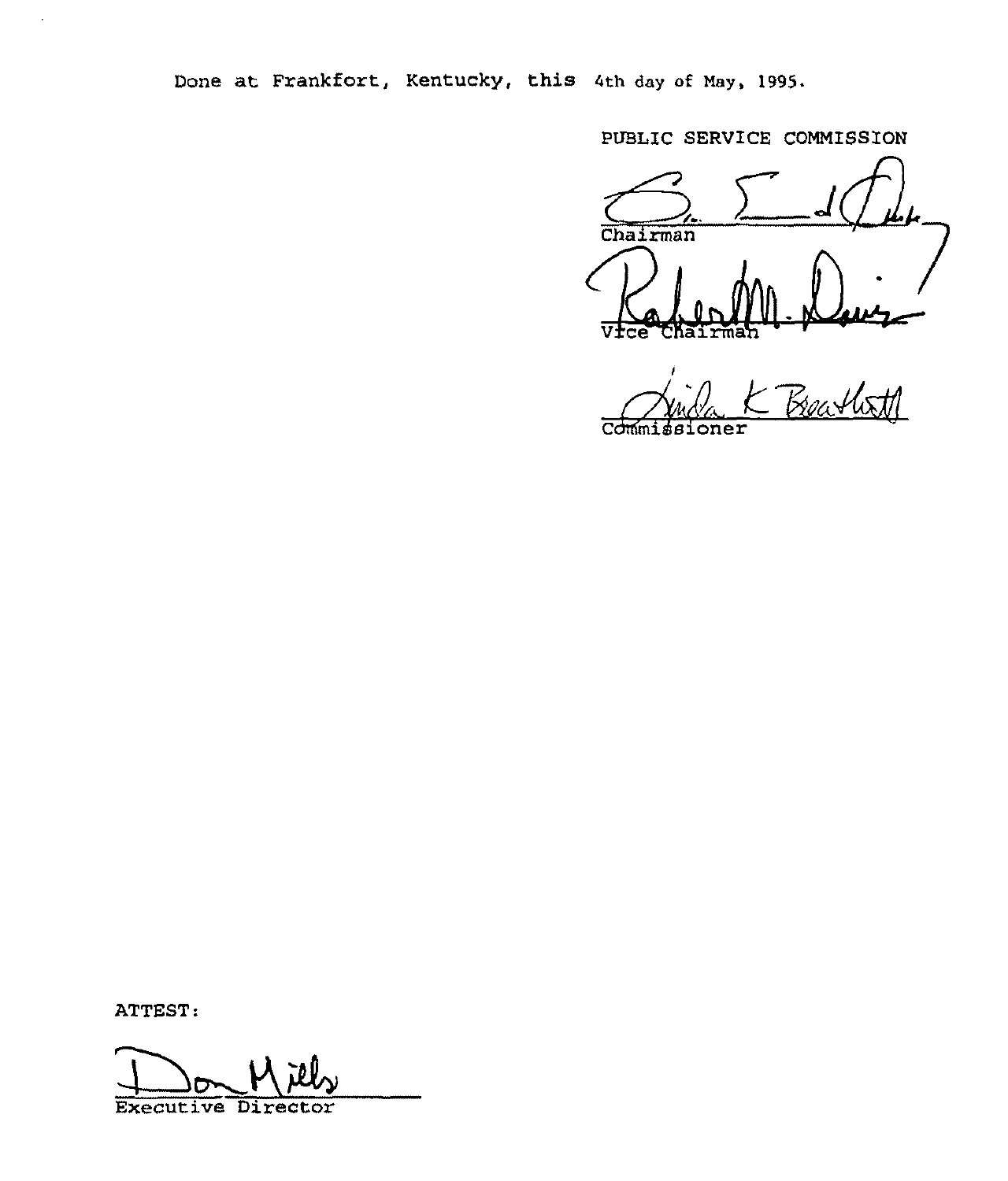### APPENDIX A

APPENDIX TO AN ORDER OF THE KENTUCKY PUBLIC SERVICE COMMISSION IN CASE NO. 95-150 DATED MAY 4, 1995.

The following rates and charges are prescribed for che customers in the area served by Beech Grove Water System, Inc. All other rates and charges not specifically mentioned herein shall remain the same as those in effect under authority of this Commission prior to the effective date of this Order.

# Monthly Rates:

 $\ddot{\phantom{a}}$ 

| First | 2,000 gallons        |  | \$9.26 Minimum Bill |                            |
|-------|----------------------|--|---------------------|----------------------------|
|       | Next 4,000 gallons   |  |                     | $3.08$ per $1,000$ gallons |
|       | Next 4,000 gallons   |  |                     | $2.63$ per $1,000$ gallons |
|       | Next 30,000 gallons  |  |                     | $2.38$ per 1,000 gallons   |
|       | Next 60,000 gallons  |  |                     | $2.28$ per 1,000 gallons   |
|       | Over 100,000 gallons |  |                     | $2.18$ per 1,000 gallons   |